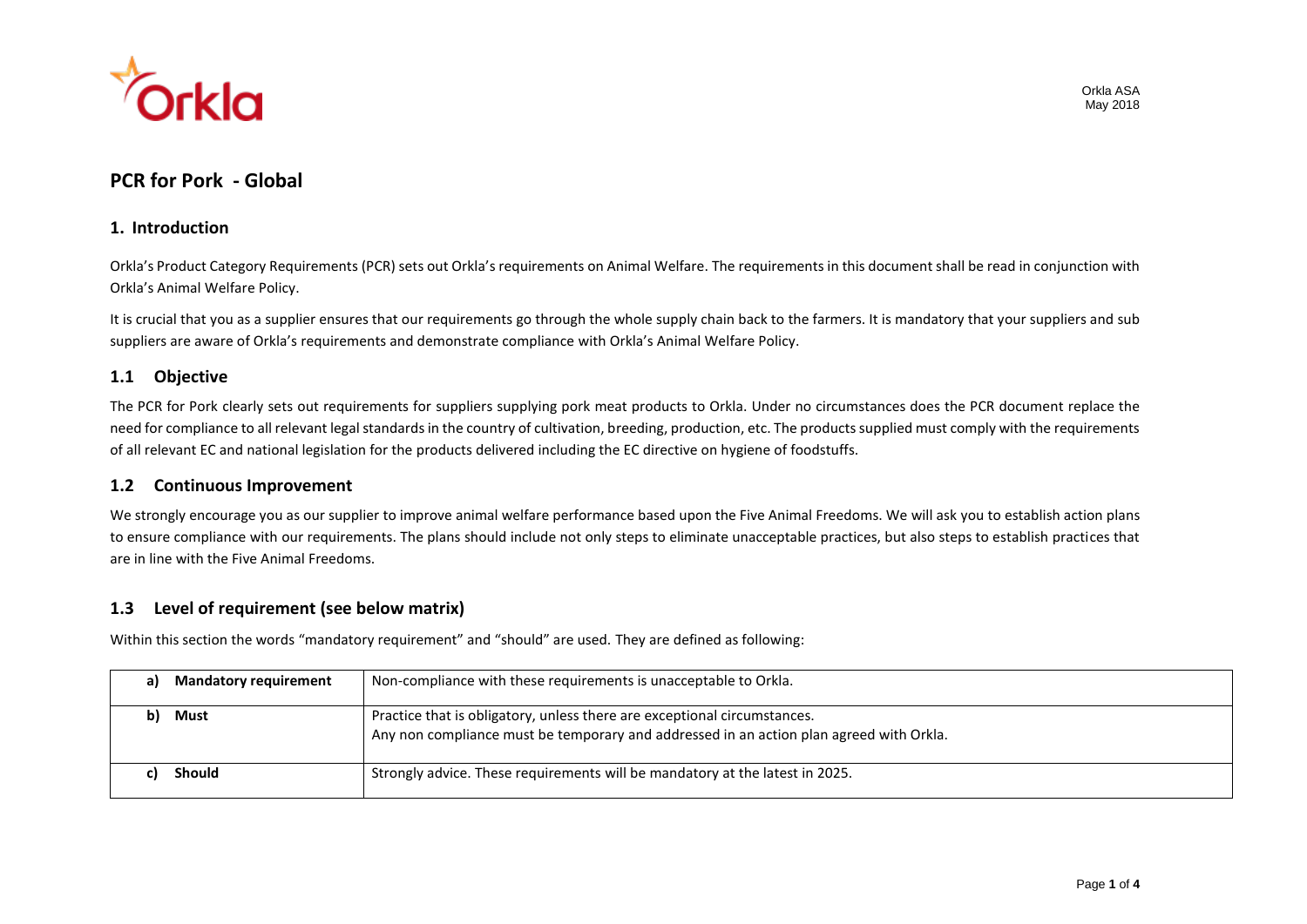

# **1.1 Requirements for Pork**

| Element | Area                 | Level of requirement         | <b>Details</b>                                                                    | Yes | No | Comments |
|---------|----------------------|------------------------------|-----------------------------------------------------------------------------------|-----|----|----------|
| 1.      | Minimum              | <b>Mandatory requirement</b> | The supplier shall have documented information about origin for all meat sold     |     |    |          |
|         | requirements         |                              | to Orkla. Origin is defined as the country where the animal was born, reared,     |     |    |          |
|         |                      |                              | slaughtered, cut and processed (if processed).                                    |     |    |          |
| 2.      | Minimum              | <b>Mandatory requirement</b> | Antibiotics shall only be used when the animal is sick and when it is prescribed  |     |    |          |
|         | requirements         |                              | by a veterinarian.                                                                |     |    |          |
| 3.      | Minimum              | <b>Mandatory requirement</b> | Ritual slaughter without prior stunning is not permitted (ex. halal, kosher). The |     |    |          |
|         | requirements         |                              | supplier must guarantee that all meat delivered ex. meat trimmings, cut meat      |     |    |          |
|         |                      |                              | etc are free from meat slaughtered by these methods.                              |     |    |          |
| 4.      | Minimum              | <b>Mandatory requirement</b> | Animals must be treated in a respectful and gentle way, and protected from        |     |    |          |
|         | requirements         |                              | unnecessary suffering and illness.                                                |     |    |          |
| 5.      | Minimum              | <b>Mandatory requirement</b> | Animals must be given sufficient feed and water.                                  |     |    |          |
|         | requirements         |                              |                                                                                   |     |    |          |
| 6.      | Minimum              | <b>Mandatory requirement</b> | Animals must be kept in a good environment which promotes their health and        |     |    |          |
|         | requirements         |                              | gives them the opportunity to behave naturally.                                   |     |    |          |
| 7.      | Minimum              | <b>Mandatory requirement</b> | Animals must not be kept tied up in a manner which is painful for them, or        |     |    |          |
|         | requirements         |                              | such that they can not rest comfortably.                                          |     |    |          |
| 8.      | Minimum              | <b>Mandatory requirement</b> | Aninmals shoud be frequently monitored in order to detect injuries or desease     |     |    |          |
|         | requirements         |                              | early on. When required, the animal must be treated by a veterinarian.            |     |    |          |
| 9.      | Minimum              | <b>Mandatory requirement</b> | Animals should not be kept isolated, but must have social contact with other      |     |    |          |
|         | requirements         |                              | animals.                                                                          |     |    |          |
|         |                      |                              |                                                                                   |     |    |          |
| 10.     | Specific             | Should                       | Tail docking on pigs is not allowed.                                              |     |    |          |
|         | requirements         |                              |                                                                                   |     |    |          |
| 11.     | for pork<br>Specific | <b>Must</b>                  | All pigs must have access to dry and comfortable lying areas.                     |     |    |          |
|         | requirements         |                              |                                                                                   |     |    |          |
|         | for pork             |                              |                                                                                   |     |    |          |
| 12.     | Specific             | Must                         | The floors where the pigs are moving must not be slippy.                          |     |    |          |
|         | requirements         |                              |                                                                                   |     |    |          |
|         | for pork             |                              |                                                                                   |     |    |          |
| 13.     | Specific             | <b>Must</b>                  | Tools which may injure or hurt the animals, such as electric prods must not be    |     |    |          |
|         | requirements         |                              | used.                                                                             |     |    |          |
|         | for pork             |                              |                                                                                   |     |    |          |
| 14.     | Specific             | <b>Must</b>                  | Pigs shall be kept free range in the stalls.                                      |     |    |          |
|         | requirements         |                              |                                                                                   |     |    |          |
|         | for pork             |                              |                                                                                   |     |    |          |
| 15.     | Specific             | <b>Must</b>                  | Sows must not be covered with a boar, inseminated, or have embryos                |     |    |          |
|         | requirements         |                              | implantation if it is possible to predict difficulties on delivery.               |     |    |          |
|         | for pork             |                              |                                                                                   |     |    |          |
| 16.     | Specific             | <b>Must</b>                  | In the week before expected farrowing the sow shall have access to sufficient     |     |    |          |
|         | requirements         |                              | amount of nesting material.                                                       |     |    |          |
|         | for pork             |                              |                                                                                   |     |    |          |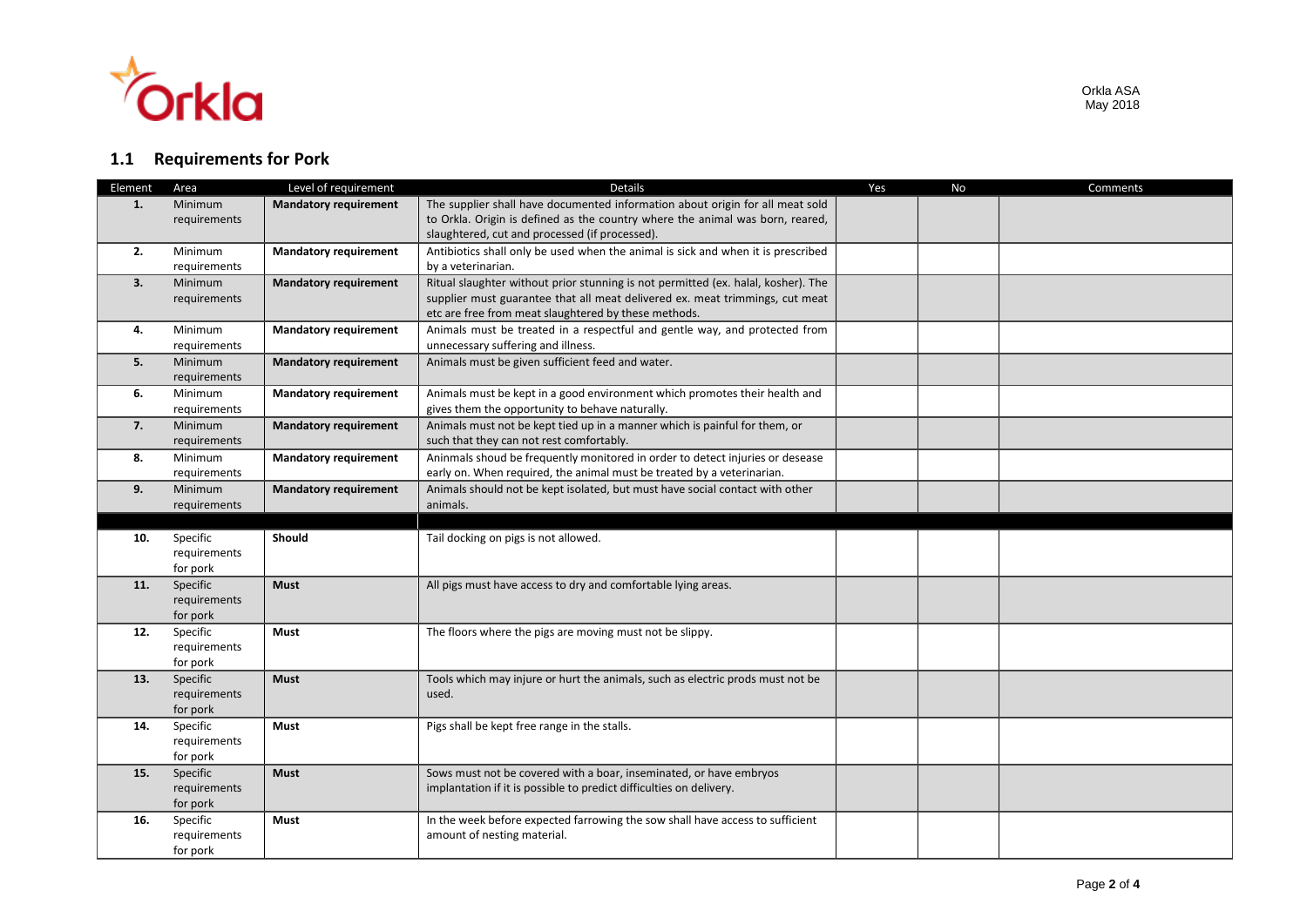

Orkla ASA May 2018

| 17. | Specific<br>requirements<br>for beef        | <b>Should</b> | The piglets must be castrated as early as possible and not later than 7 days<br>after birth. The castration must be performed under anaesthesia.                                                                                                                                                                                                                                                                                                                                             |  |                                        |
|-----|---------------------------------------------|---------------|----------------------------------------------------------------------------------------------------------------------------------------------------------------------------------------------------------------------------------------------------------------------------------------------------------------------------------------------------------------------------------------------------------------------------------------------------------------------------------------------|--|----------------------------------------|
| 18. | Specific<br>requirements<br>for beef        | Must          | Teeth grinding is only allowed if there are documented evidence on injuries on<br>the sows or other piglets.                                                                                                                                                                                                                                                                                                                                                                                 |  |                                        |
|     |                                             |               |                                                                                                                                                                                                                                                                                                                                                                                                                                                                                              |  |                                        |
| 19. | Specific<br>requirements<br>for transport   | <b>Must</b>   | The transport vehicles must protect the animals from heat and cold, and be<br>designed to prevent any injuries.                                                                                                                                                                                                                                                                                                                                                                              |  |                                        |
| 20. | Specific<br>requirements<br>for transport   | Must          | The transport time must not exceed eight hours. Transport time means the<br>time from which the first animal is loaded on the vehicle until the last animal<br>has been unloaded.                                                                                                                                                                                                                                                                                                            |  |                                        |
| 21. | Specific<br>requirements<br>for transport   | <b>Must</b>   | Pigs must be fit for transport from loading to unloading. Pigs which are unable<br>to enter a loading bay by themselves or which may otherwise be caused<br>further suffering by being transported must not be transported                                                                                                                                                                                                                                                                   |  |                                        |
| 22. | Specific<br>requirements<br>for transport   | <b>Must</b>   | Gestating sows and gilts must not be transported within 3 weeks prior to their<br>estimated delivery date. Sows and gilts which have given birth must not be<br>transported until one week after delivery at the earliest.                                                                                                                                                                                                                                                                   |  |                                        |
| 23. | Specific<br>requirements<br>for transport   | <b>Must</b>   | Animals that have been injured during the transport must be slaughtered or<br>killed immediately on arrival to the slaughterhouse. Animals, unable to stand,<br>must not be dragged off the vehicle. The animal must be killed in the vehicle.                                                                                                                                                                                                                                               |  |                                        |
|     |                                             |               |                                                                                                                                                                                                                                                                                                                                                                                                                                                                                              |  |                                        |
|     |                                             |               |                                                                                                                                                                                                                                                                                                                                                                                                                                                                                              |  |                                        |
| 24. | Specific<br>requirements at<br>the abattoir | <b>Must</b>   | The supplier must have a system that follows health and animal welfare<br>parameters. The system shall minimum include:<br>Mortality at farms level;<br>1)<br>Total numbers of veterinary treatments and procedures;<br>2)<br>Monitoring and maintaining of hooves health;<br>3)<br>The use of antibiotics or other medicines.<br>4)<br>The information of non conformities at inspection at slaughter house<br>compared to the average at the slaughter house shall be given to the farmer. |  | If yes, please state which parameters: |
| 25. | Specific<br>requirements at<br>the abattoir | <b>Must</b>   | Stalls for pigs must have windows or other openings for daylight, as well as<br>sufficient artificial ventilation and lighting.                                                                                                                                                                                                                                                                                                                                                              |  |                                        |
| 26. | Specific<br>requirements at<br>the abattoir | <b>Must</b>   | At the lairage the animals must be spared unnecessary discomfort and<br>suffering. Animals from different farms and/or flocks shall not be mixed.                                                                                                                                                                                                                                                                                                                                            |  |                                        |
| 27. | Specific<br>requirements at<br>the abattoir | <b>Must</b>   | Animals shall spend a minimum time at the lairage and no more than 24 hours.<br>Feed must be provided for overnight animals.                                                                                                                                                                                                                                                                                                                                                                 |  |                                        |
| 28. | Specific<br>requirements at<br>the abattoir | <b>Must</b>   | Lie down areas for the animal must be provided with appropriate and clean<br>bedding.                                                                                                                                                                                                                                                                                                                                                                                                        |  |                                        |